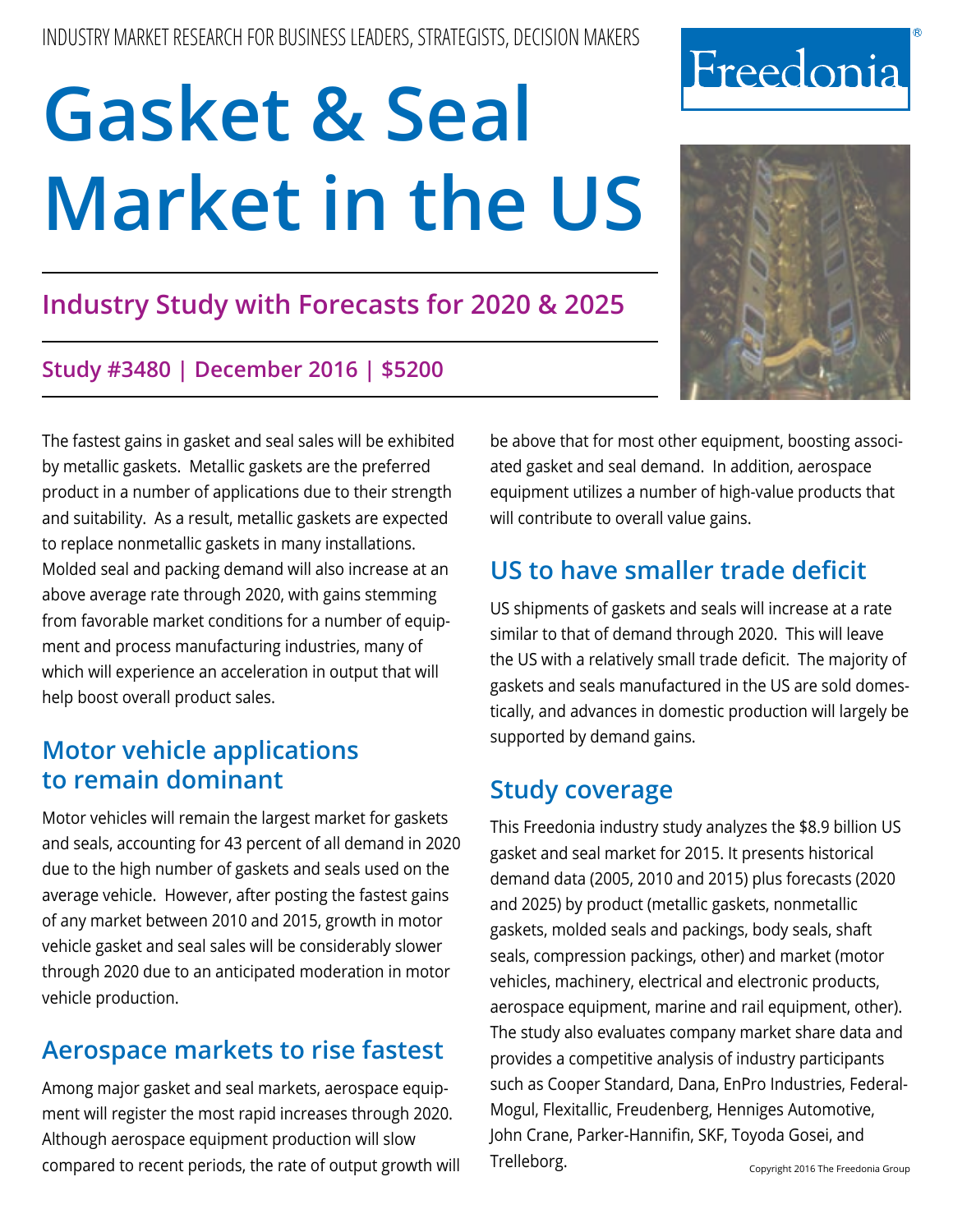## **Industry Study with forecasts for 2020 & 2025**

## **CONTENTS SUMMARY** Outlook & Demand

## **Executive Summary**

## **Market Environment**

## **Industry Overview**

Industrial Factors Influencing Gasket & Seal Demand Supply & Demand Historical Market Trends Pricing Patterns Technology & Material Trends International Environment World Supply & Demand Trends US Foreign Trade Imports **Exports** 

## **Gasket Supply & Demand**

Overall Supply & Demand Metallic Gaskets Conventional Metallic Designs Machined Metallic Gaskets Nonmetallic Gaskets Elastomeric Gaskets Rubber Thermoplastic Elastomers Advanced Fiber-Based Gaskets Fiberglass Aramid Fiber Carbon Fiber Plastic-Based Gaskets Expanded Graphite Gaskets Conventional Fiber-Based Gaskets Other Nonmetallic Gaskets

#### **Seal & Packing Supply & Demand**

Overall Supply & Demand Molded Seals & Packings O-Rings Nitrile Rubber FKM Fluoroelastomers **Other** Other Molded Seals & Packings Body Seals Motor Vehicle Body Seals Other Body Seals Shaft Seals Axial & Mechanical Face Seals Rotary Oil Seals Compression Packings

#### **Gasket & Seal Markets**

Demand by Market Motor Vehicles Outlook & Demand OEM Aftermarket Machinery Construction & Related Equipment Outlook & Demand General Purpose Machinery Outlook & Demand Engines, Turbines, & Power Transmission Equipment Outlook & Demand HVAC, Refrigeration, & Service Equipment

Other Machinery Outlook & Demand Electrical & Electronic Products Measuring & Control Instruments Outlook & Demand Computers & Electronic Equipment Outlook & Demand Electrical Equipment Outlook & Demand Appliances Outlook & Demand Aerospace Equipment Outlook & Demand Marine & Rail Equipment Outlook & Demand Other Markets Outlook & Demand

## **Industry Structure**

Gasket & Seal Industry Competitive Dynamics Industry Composition Market Share Product Development & Manufacturing Marketing & Distribution Cooperative Agreements Financial Issues & Requirements Mergers, Acquisitions, & Industry Restructuring Participating Companies

## **Tables & Charts**

#### **Executive Summary** 1 Summary Table

#### **Industry Overview**

- 1 Gasket & Seal Supply & Demand Cht Gasket & Seal Demand by Product, 2005-2025
- 2 Gasket & Seal Market, 2005-2015 Cht Gasket & Seal Market, 2005-2015
- 3 Gasket & Seal Pricing Patterns Cht Gasket & Seal Price Deflators, 2005-2025 4 US Foreign Trade in Gaskets & Seals
- Cht US Foreign Trade in Gaskets & Seals, 2005-2015
	- 5 US Gasket & Seal Imports by Source, 2005-2015
- Cht US Gasket & Seal Imports by Source, 2015 6 US Gasket & Seal Exports by
- Destination, 2005-2015 Cht Gasket & Seal Exports by Destination, 2015

## **Gasket Supply & Demand**

- 1 Gasket Supply & Demand
- Cht Gasket Demand by Type, 2005-2015
- Cht Incremental Gasket Demand between 2015 & 2020 by Product
- 2 Metallic Gasket Supply & Demand
- 3 Nonmetallic Gasket Supply & Demand
- Cht Nonmetallic Gasket Demand by Type, 2015
- Cht Nonmetallic Gaskets: Projected 2015-2020 Annual Rate of Growth by Product 4 Elastomeric Gasket Demand
- 5 Advanced Fiber-Based Gasket Demand
- Cht Advanced Fiber-Based Gaskets: Projected 2015-2020 Annual Rate
	- of Growth by Product 6 Plastic-Based Gasket Demand
	- 7 Expanded Graphite Gasket Demand

Study #3480 December 2016 \$5200



8 Conventional Fiber-Based Gasket Demand 9 Other Nonmetallic Gasket Demand

### **Seal & Packing Supply & Demand**

- 1 Seal & Packing Supply & Demand
- Cht Seal & Packing Demand by Type, 2005-2025 Cht Incremental Seal & Packing Demand between
- 2015 & 2020 by Product
	- 2 Molded Seal & Packing Supply & Demand 3 O-Ring Demand
- Cht O-Rings: Projected 2015-2020 Annual Rate of Growth by Product
- 4 Other Molded Seal & Packing Demand Cht Other Molded Seals & Packings: Projected 2015-2020 Annual
	- Rate of Growth by Product
- 5 Body Seal Supply & Demand
- Cht Body Seals: Projected 2015-2020 Annual Rate of Growth by Product
	- 6 Motor Vehicle Body Seal Demand
	- 7 Other Body Seal Demand
	- 8 Shaft Seal Supply & Demand
- 9 Axial & Mechanical Face Seal Demand Cht Axial & Mechanical Face Seals: Projected 2015-2020 Annual Rate
	- of Growth by Product
- 10 Rotary Oil Seal Demand
- Cht Rotary Oil Seals Projected 2015-2020 Annual Rate of Growth by Product
- 11 Compression Packing Supply & Demand

#### **Gasket & Seal Markets**

- 1 Gasket & Seal Demand by Market & Source
- Cht Gasket & Seal Demand by Market, 2015
- Cht Incremental Gasket & Seal Demand
- between 2015 & 2020 by Market<br>Cht Gaskets & Seals: Projected 2015-202 Gaskets & Seals: Projected 2015-2020 Annual Rate of Growth by Market
	- 2 Motor Vehicle Indicators
- 3 Motor Vehicle Gasket & Seal Demand
- 4 OEM Motor Vehicle Gasket & Seal Demand
- Cht OEM & MRO Gasket & Seal
	- Demand by Market, 2015
	- 5 Aftermarket Motor Vehicle Gasket & Seal Demand
	- 6 Machinery Gasket & Seal Demand by Market & Source
	- 7 Construction & Related Equipment Shipments 8 Construction & Related Equipment
	- Gasket & Seal Demand 9 General Purpose Machinery Shipments
- 10 General Purpose Machinery
	- Gasket & Seal Demand
- 11 Engine, Turbine, & Power Transmission Equipment Shipments
- 12 Engine, Turbine, & Power Transmission Equipment Gasket & Seal Demand
- 13 HVAC, Refrigeration, & Service Equipment Shipments
- 14 HVAC, Refrigeration, & Service Equipment Gasket & Seal Demand
- 15 Other Machinery Shipments
- 16 Other Machinery Gasket & Seal Demand 17 Electrical & Electronics Product Gasket & Seal
- Demand by Market & Source
- 18 Measuring & Control Instrument Shipments
- 19 Measuring & Control Instrument Gasket & Seal Demand
- 20 Computer & Electronic Equipment Shipments
- 21 Computer & Electronic Equipment Gasket & Seal Demand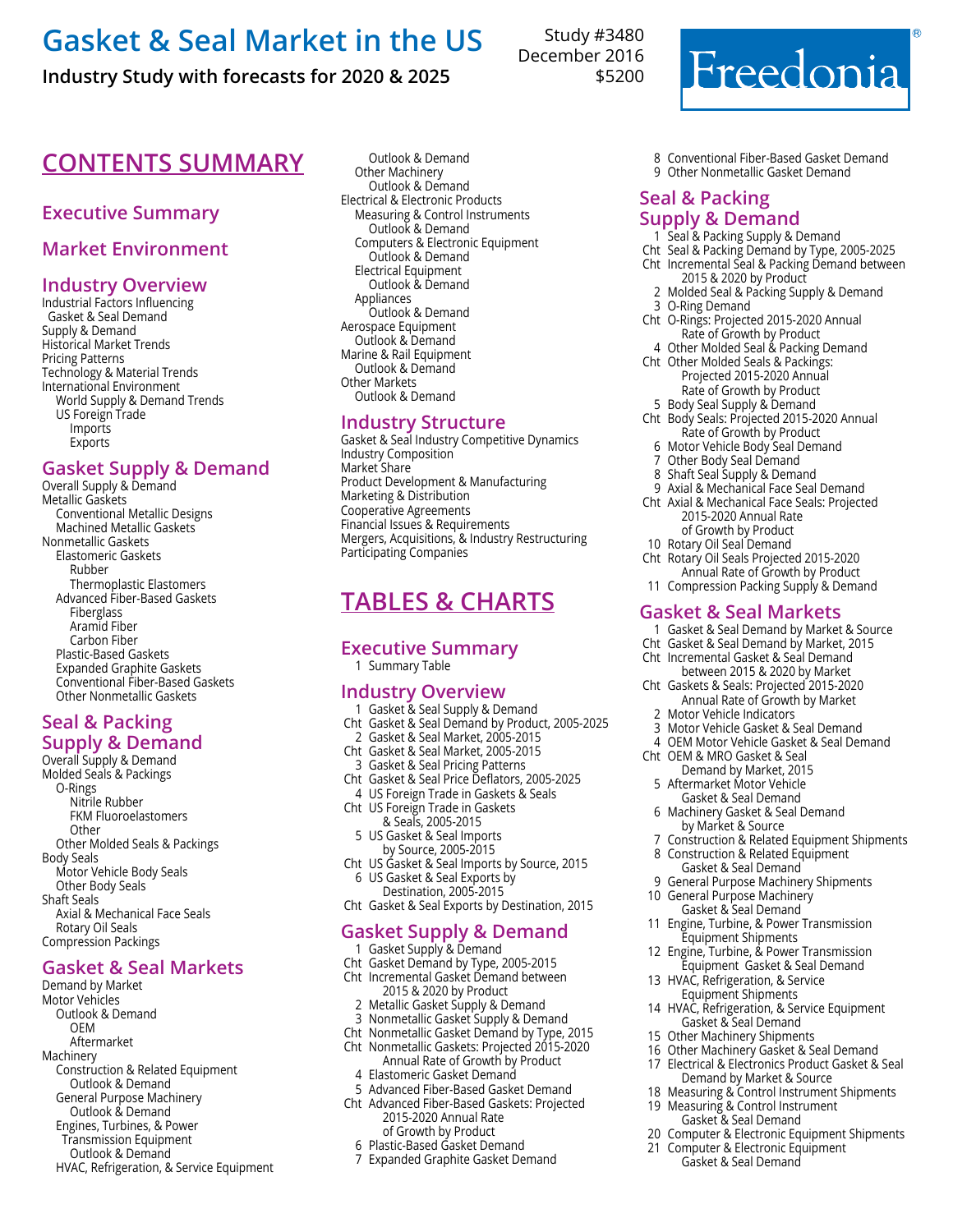## **Industry Study with forecasts for 2020 & 2025**

22 Electrical Equipment Shipments

25 Appliance Gasket & Seal Demand 26 Aerospace Equipment Shipments

24 Appliance Shipments

 Marine & Rail Equipment Gasket & Seal Demand Other Durable Goods Shipments Other Markets Gasket & Seal Demand

23 Electrical Equipment Gasket & Seal Demand

27 Aerospace Equipment Gasket & Seal Demand 28 Marine & Rail Equipment Shipments

Study #3480 December 2016 \$5200



#### **gasket supply & demand**

**Fiberglass --** Demand for fiberglass gaskets is forecast to increase at a 1.6 percent years at a 1.6 percent year at a 171 million, outpacing all other advanced fiber advanced fiber supported in large part by the material  $\mathbf{u}$  antages, which include high chemical and temperature resistance, enable resistance, enable resistance, enable resistance, enable resistance, enable resistance, enable resistance, enable resistance, en abling resistance, en abling resistance resi **SAMPLE TEXT** 



• Gather data for presentations

֦

- Confirm your own internal data
- Make better business decisions



# **For complete details on any study visit [www.freedoniagroup.com](http://www.freedoniagroup.com/)**